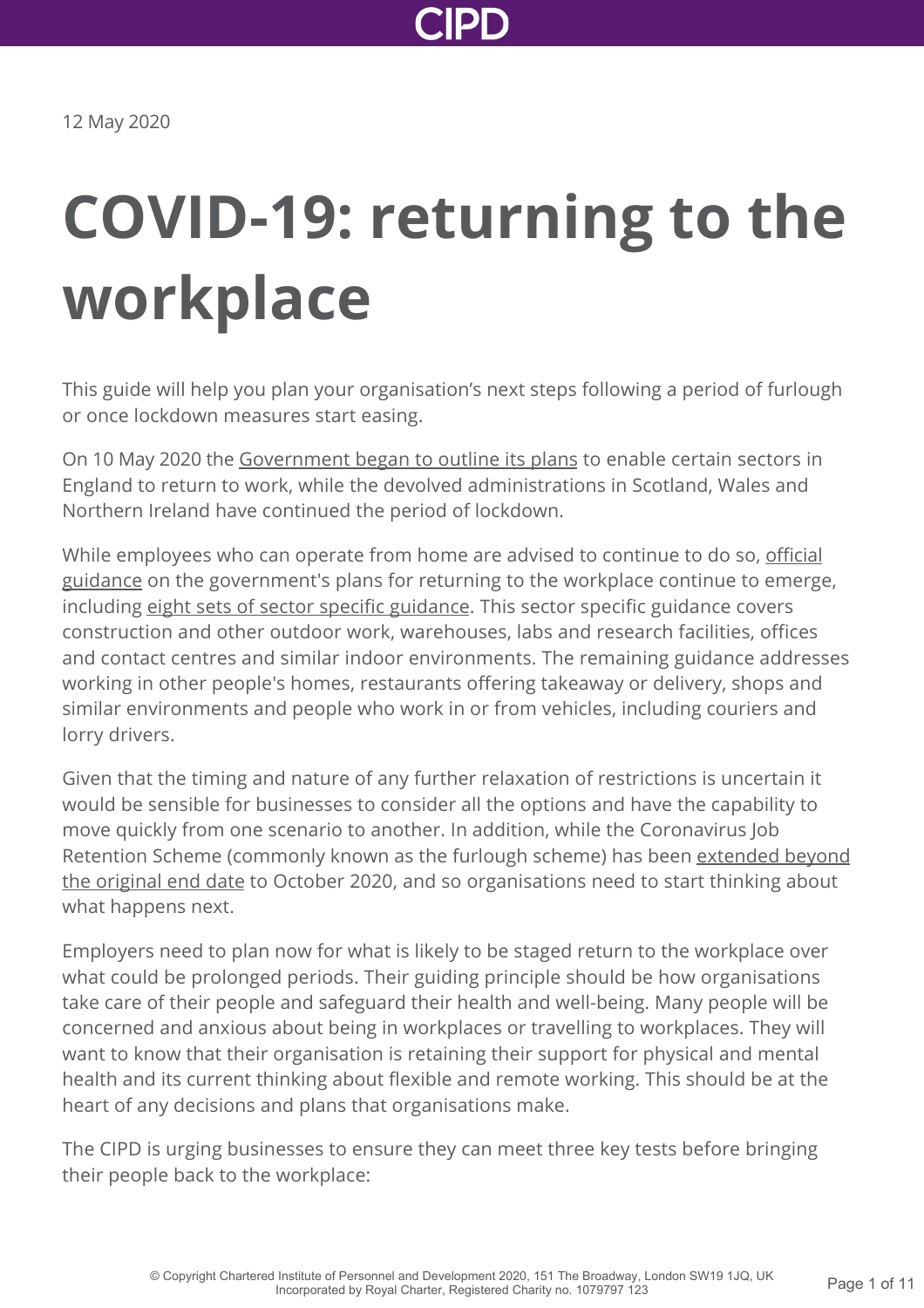- **Is it essential?** If people can continue to work from home they must continue to do that for the foreseeable future. If they cannot work from home, is their work deemed essential or could the business continue to use the Government's Job Retention Scheme for longer, giving them the time needed to put safety measures and clear employee guidance and consultation in place?
- **Is it sufficiently safe?** Employers have a duty of care to identify and manage risks to ensure that the workplace is sufficiently safe to return to. Employers should take their time with gradual returns to work to test health and safety measures in practice and ensure they can work with larger numbers before encouraging more of their workforce back.
- **Is it mutually agreed?** It's vital that there is a clear dialogue between employers and their people so concerns, such as commuting by public transport, can be raised and individuals needs and worries taken into account. There will need to be flexibility on both sides to accommodate different working times or schedules as ways of managing some of these issues.

As well as keeping up to date with the latest Government guidance employers should start thinking about the following areas, bearing in mind that the physical, emotional and mental well-being of the workforce must remain the key principle:

- Managing returning to the workplace
- Dealing with redundancies and related issues once the furlough scheme ends
- Managing holidays, sickness and other absences.

# **Returning to the workplace**

How you manage a return to the workplace will depend on the type of closure arrangements you have been operating. The 3 most prevalent types are:

- Business not trading at all (all staff furloughed)
- Business trading on a limited basis (some staff furloughed, some working from home or in company premises) or where only 'essential' workers are currently in work
- Business trading fully but all staff working from home.

Whichever of these is closest to your individual business, there are some common issues you will need to address:

All workplaces need to observe the Government's social distancing guidance which seems highly likely to continue for some time to come. All staff who can work from home are expected to carry on doing so. Where businesses are part of a sectoral return to the workplace, employers must consider detailed risk management approaches to safeguard employees' health and minimise the risk of infection. It's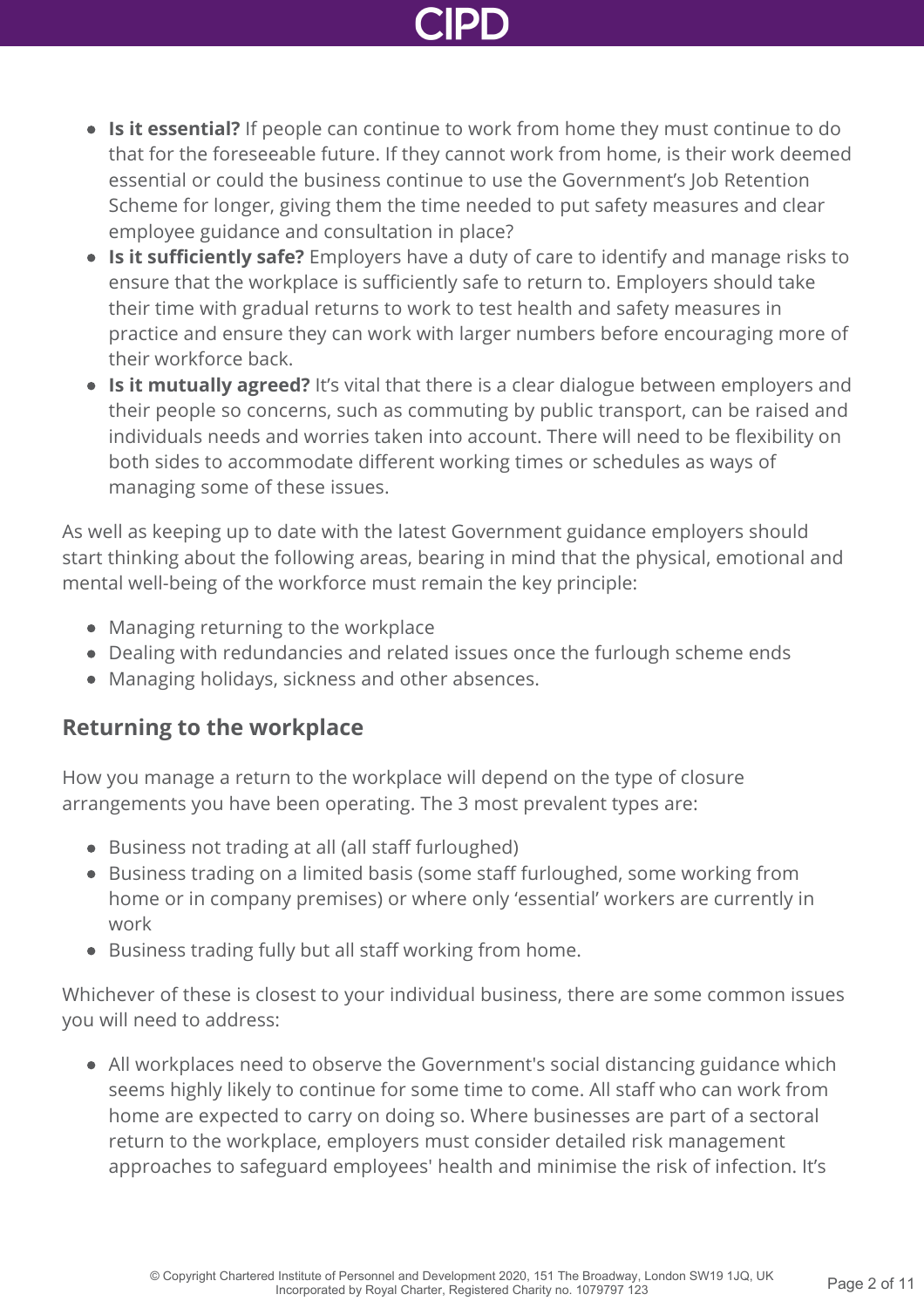

therefore essential that employers continue to base any plans for returning to the workplace on [up-to-date Government and public health guidance](https://www.gov.uk/government/publications/guidance-to-employers-and-businesses-about-covid-19/guidance-for-employers-and-businesses-on-coronavirus-covid-19#social-distancing-in-the-workplace---principles) in relation to COVID-19. The health and safety executive will be conducting spot checks and has also published [advice and guidance relating to COVID-19](https://www.hse.gov.uk/news/coronavirus.htm) on its website which may be useful when considering health and safety measures.

- Given that the priority for every business is managing a safe return to the workplace for staff, it's crucial to work in close collaboration with your health and safety and occupational health teams wherever possible. Communicate the practical measures you are taking to staff on a regular basis to help reassure them that their health, well-being and safety is your top priority. Make sure employees are clear about what rules and procedures they should follow both in the workplace and at home, especially if they begin to feel unwell.
- You will need to review your workplace and consider can staff maintain a 2m physical distance between each other? How will you manage meetings, interviews and other interactions? What about communal areas such as canteens or kitchen areas? How can you implement resourcing strategies to support physical distancing such as 'cohorting' (ie keeping teams of workers working together and as small as possible), or staggering working hours so that not all staff are in at the same time?
- All of the key protection and hygiene measures will continue to apply to minimise the spread of infection, such as reminding staff about regular and effective handwashing, and providing hand sanitiser. If your premises have been closed for a period of time, you should carry out a deep-clean before you reopen. You should therefore review your cleaning arrangements, for example ensuring all phones/keyboards etc are wiped daily with anti-viral cleaner. You can refer to the [Government guidance](https://www.gov.uk/government/publications/guidance-to-employers-and-businesses-about-covid-19/guidance-for-employers-and-businesses-on-coronavirus-covid-19) for more information.
- Depending on your working environment, you may need to consider providing additional PPE, including gloves, masks or anti-viral hand gel. If you want people to wear gloves or masks, then you will also need to think about training and briefing staff on their correct usage – since both can be ineffective if used inappropriately. Information is available on the [Government website](https://www.gov.uk/government/publications/wuhan-novel-coronavirus-infection-prevention-and-control/covid-19-personal-protective-equipment-ppe). It's also likely that more largescale testing for COVID-19 infection will form a key part of facilitating a safe return to the workplace for larger numbers of employees. This could form an extension of the current framework for the [testing of essential workers](https://www.gov.uk/guidance/coronavirus-covid-19-getting-tested) and members of their household, and will mean every employer implementing a systematic approach for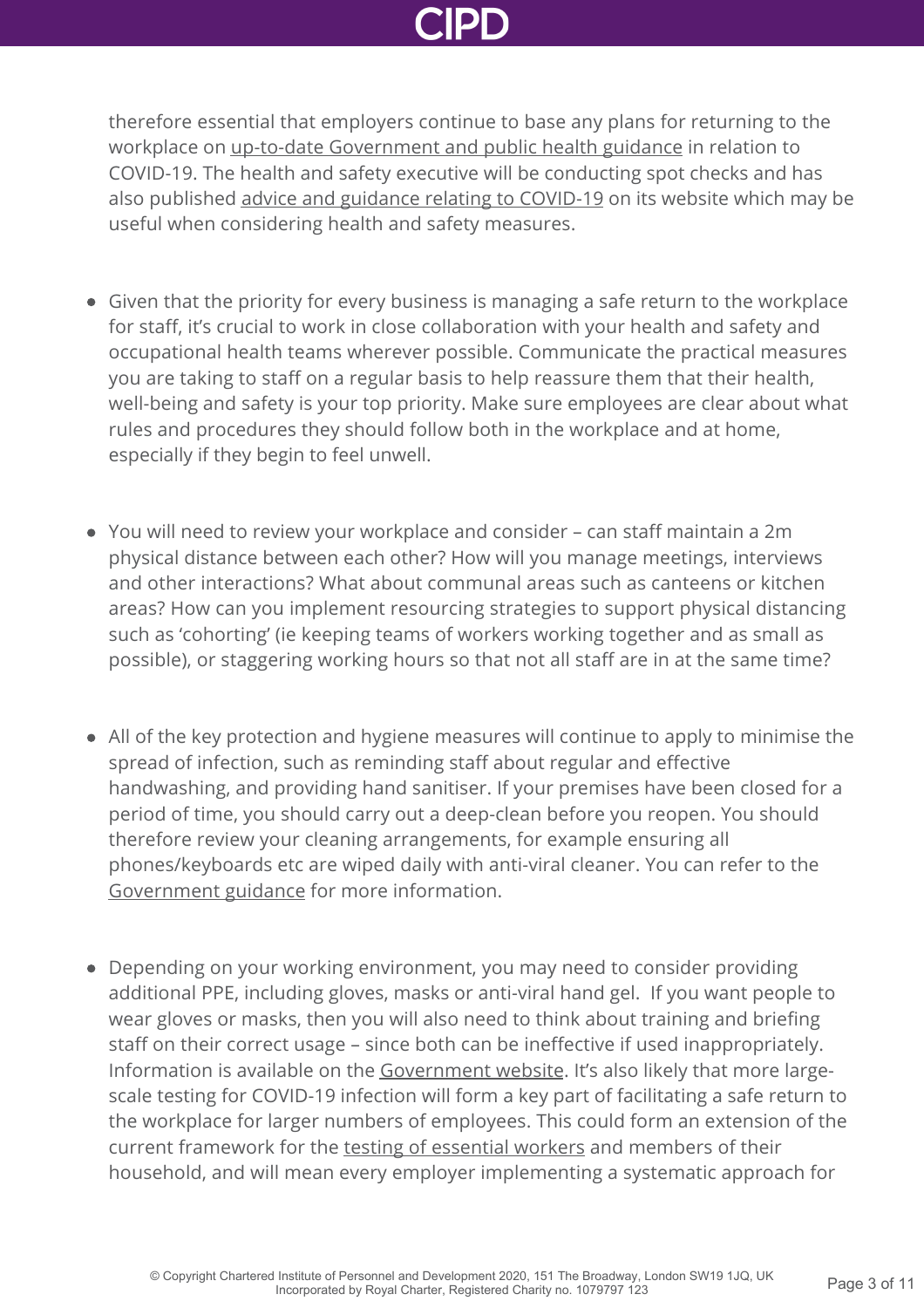their workforce. Employers should continue to monitor the latest government guidance and be prepared to act upon any changes.

- Staff who travel or visit other company premises may also need additional equipment or briefing. Remote meeting facilities and video-conferencing should be encouraged wherever possible to minimise the need for staff to travel and/or use [public transport. You can refer to our recommendations for developing effective](https://www.cipd.co.uk/knowledge/fundamentals/relations/flexible-working/developing-virtual-teams) virtual teams, our series of [tips for making the most of remote working](https://www.cipd.co.uk/knowledge/fundamentals/relations/flexible-working/remote-working-top-tips) and the recording of our [webinar session on looking after your remote teams](http://www.cipd.co.uk/news-views/coronavirus/webinars/health-well-being-remote-teams-20-april-2020/).
- The risks to people's health from this pandemic are psychological as well as physical. These include anxiety about the ongoing health crisis and fear of infection, as well social isolation due to the lockdown. Many will have experienced challenging domestic situations, such as juggling childcare or caring for a vulnerable relative, as well as financial worries if their partner has had a reduction or a loss of income. Some will have experienced illness, or bereavement. Even if staff have carried on working and participating in video meetings, they will still need to adjust to working in a shared environment with colleagues. Some may take more time than others and it's likely that most people will need a period of readjustment. Some members of staff may have concerns about travelling and socially distancing on public transport – or it may not be as readily available. Many may find that they are still coming to terms with the significant change which society has seen, and the familiar workplace routines could feel very different. If your business has an Employee Assistance Programme or access to Occupational Health advisers make staff aware of the services they can provide. Refer to the CIPD's content on mental health or resources [from organisations like M](https://www.cipd.co.uk/membership/benefits/wellbeing-helpline-services)[ind](https://www.mind.org.uk/information-support/coronavirus/coronavirus-and-your-wellbeing/) [for more. CIPD members can also access a new well](https://www.cipd.co.uk/membership/benefits/wellbeing-helpline-services)[being helpline for advice and support. You may also wish to share the advice from](https://www.carersuk.org/for-professionals/policy/policy-library/statement-on-covid-19-coronavirus) Carers UK and Carers Trust with any employees with caring responsibilities.
- It will be vital to have a re-orientation or re-induction process for returning staff. Encourage and support every manager to have a one to one return meetings with every employee, where a key focus is on health, safety and well-being. Managers need to have a sensitive and open discussion with every individual and discuss any adjustments and/or ongoing support to facilitate an effective return to the workplace. This is especially important for those who have been furloughed, and should cover topics such as changes in company services or procedures, how specific customer queries or issues are being addressed, or changes in supply arrangements, as well as any changes to their work duties or tasks. It could be that some staff require a phased return to their full role, or want to discuss a new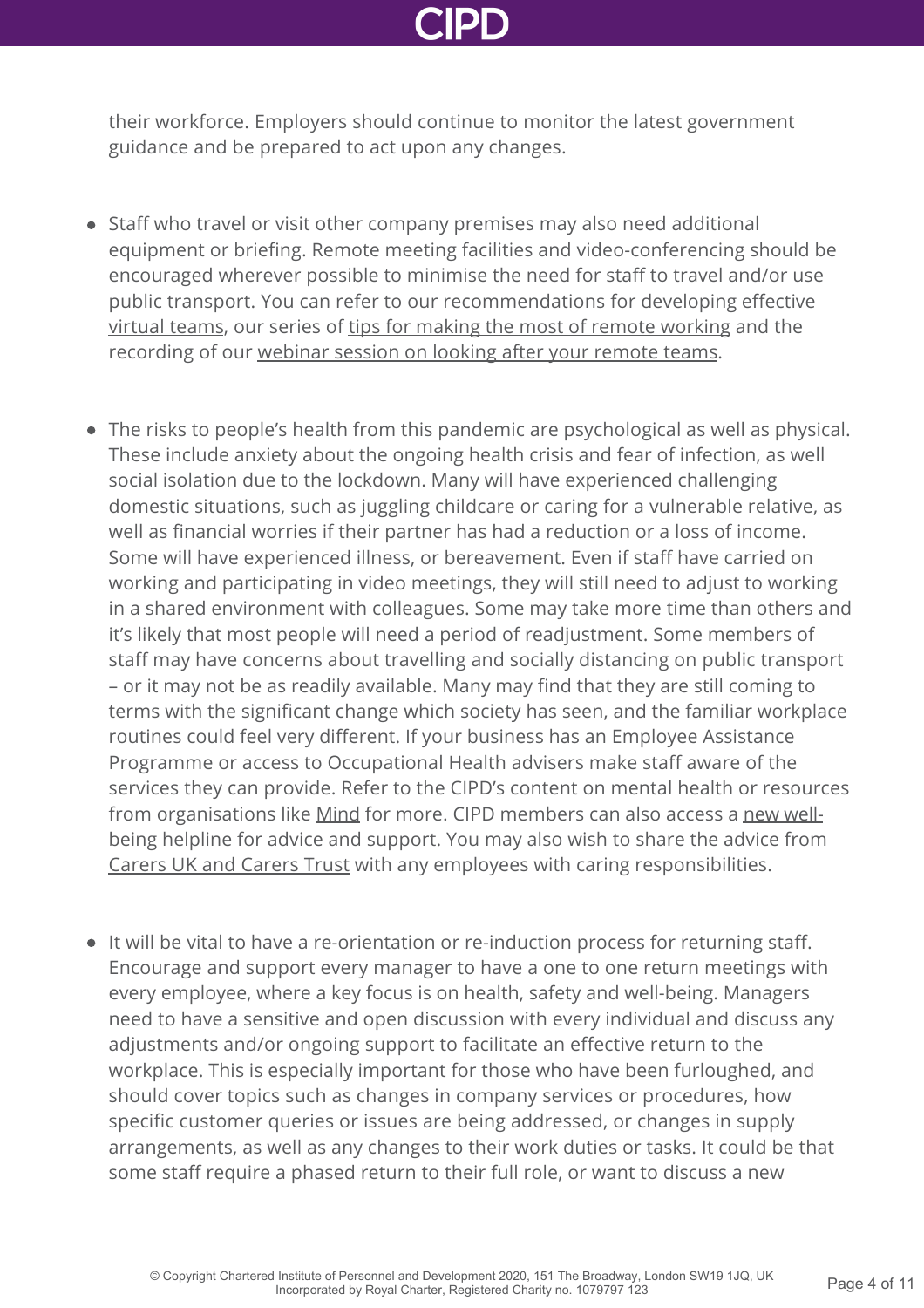working arrangement, especially if their domestic situation has changed because of the pandemic.

Finally, it will be important for every employer to ensure that the organisation culture is inclusive, and that every employee feels they are returning to a supportive and caring environment. The pandemic has had an unequal impact across the workforce in many ways, as different groups of employees, and individuals, will have been affected in diverse ways according to their job role and individual circumstances. Some organisations will have people who have been furloughed on 80% or 100% pay, for example, while others may have continued to work or even had increased workloads. The uneven nature of people's work and personal experiences and the challenging nature of the lockdown and ongoing situation, means there could be potential for some negative feelings creeping into the employment relations climate. Therefore, it's important that the organisation fosters an inclusive working environment, and managers are sensitive to any underlying tensions and confident about nipping potential conflict in the bud. You may wish to refer to our [report on managing conflict in the modern workplace](http://www.cipd.co.uk/knowledge/fundamentals/relations/disputes/managing-workplace-conflict-report/) for advice.

### **Legal considerations**

There will also be a number of employment law and administrative issues that need to be covered.

- CIPD advice throughout has been that you should seek written agreement with staff to be furloughed. Even if you put in a clause allowing for an immediate recall, you should still give staff a reasonable period of notice of requiring them to return to the workplace. This is particularly important given that many people will have additional childcare or other responsibilities, which they may need to make arrangements to manage. Although some children may return to school from 1 June not all age groups will be covered initially. Parents in certain sectors may need to return to work before their child can return to school and relatives cannot undertake childcare due to social distancing rules still in place.
- You'll need to ensure that your payroll staff or provider are aware that furlough has ended for these staff and they should return to full pay (taking into account the national minimum and living wage rates increases from April for any staff employed on those rates).
- Even if you can address the crucial health and safety aspects and are confident you can protect people's health (some of which were covered above), is it sensible to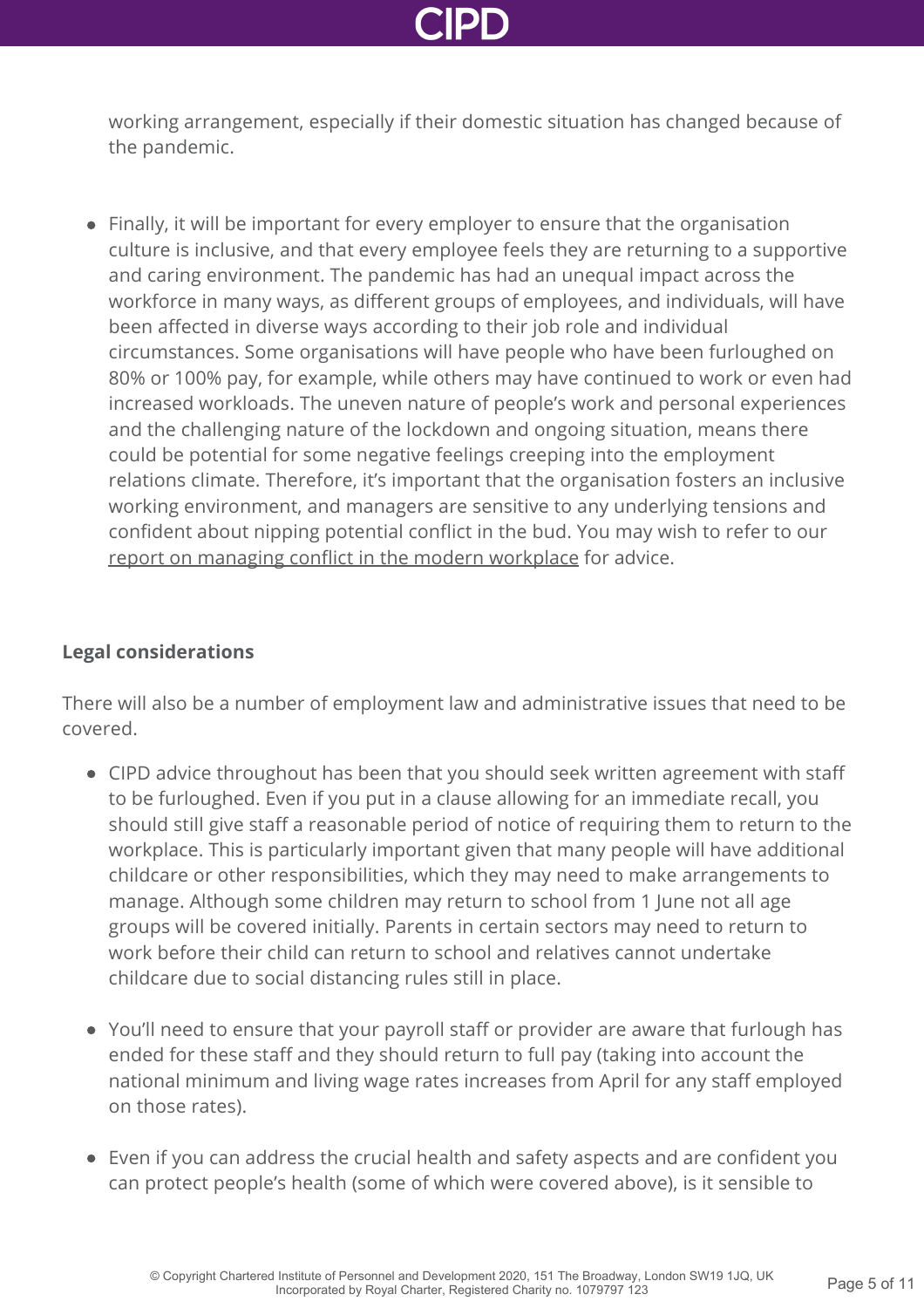want all staff to return to work at your premises? Would it be more appropriate to continue with some staff home working on a longer-term basis? If so, make sure you have a clear rationale as to why you need particular staff or roles to return physically. Everyone's lives will have been severely disrupted by the pandemic. People's expectations around work, and how they fulfil their role, and reconcile work and domestic responsibilities, could have changed dramatically. This is an ideal time for employers to think more creatively about effective ways of working, and harness more agile and flexible working practices to meet individuals' changing expectations. This approach could also help employers to develop more effective people management practices that are more productive for the organisation. This may require employees to review existing or produce new policies on flexible working; you can refer to the [CIPD's flexible working page](http://www.cipd.co.uk/knowledge/fundamentals/relations/flexible-working/) for advice on how to improve flexible working whilst maintaining team cultures.

What criteria will you use to recall staff? Will it be simply business need? Will you consider individual personal circumstances? Remember not to use discriminatory criteria; be fair and inclusive and keep in mind your organisational values and any diversity and inclusion aims.

CIPD members can seek individual advice from the employment law helpline on 03330 431 217.

# **Short term working/Redundancy**

The government furlough scheme has now been extended to October 2020 but when planning a return to the workplace your business may decide all of the existing workforce are not needed. In this case you have several options:

- Agree reduced working hours with some or all staff
- Furlough staff for a further period, at the new grant rate
- Furlough staff for a further period supplementing the grant at the organisation's expense
- Consider strategies including natural wastage, recruitment freezes, stopping or reducing overtime, offering early retirement to volunteers (subject to complying with age discrimination law), retraining or redeployment, sabbaticals and secondments, pay freezes, short-time working and other alternatives to redundancy.
- Consider redundancies.

### **Reduced working hours**

If your business has work for all its staff, but not at the level before restrictions, you may want to consider asking staff to reduce their working hours on a temporary basis. As with furlough, because this will be a temporary contractual change, people will need to agree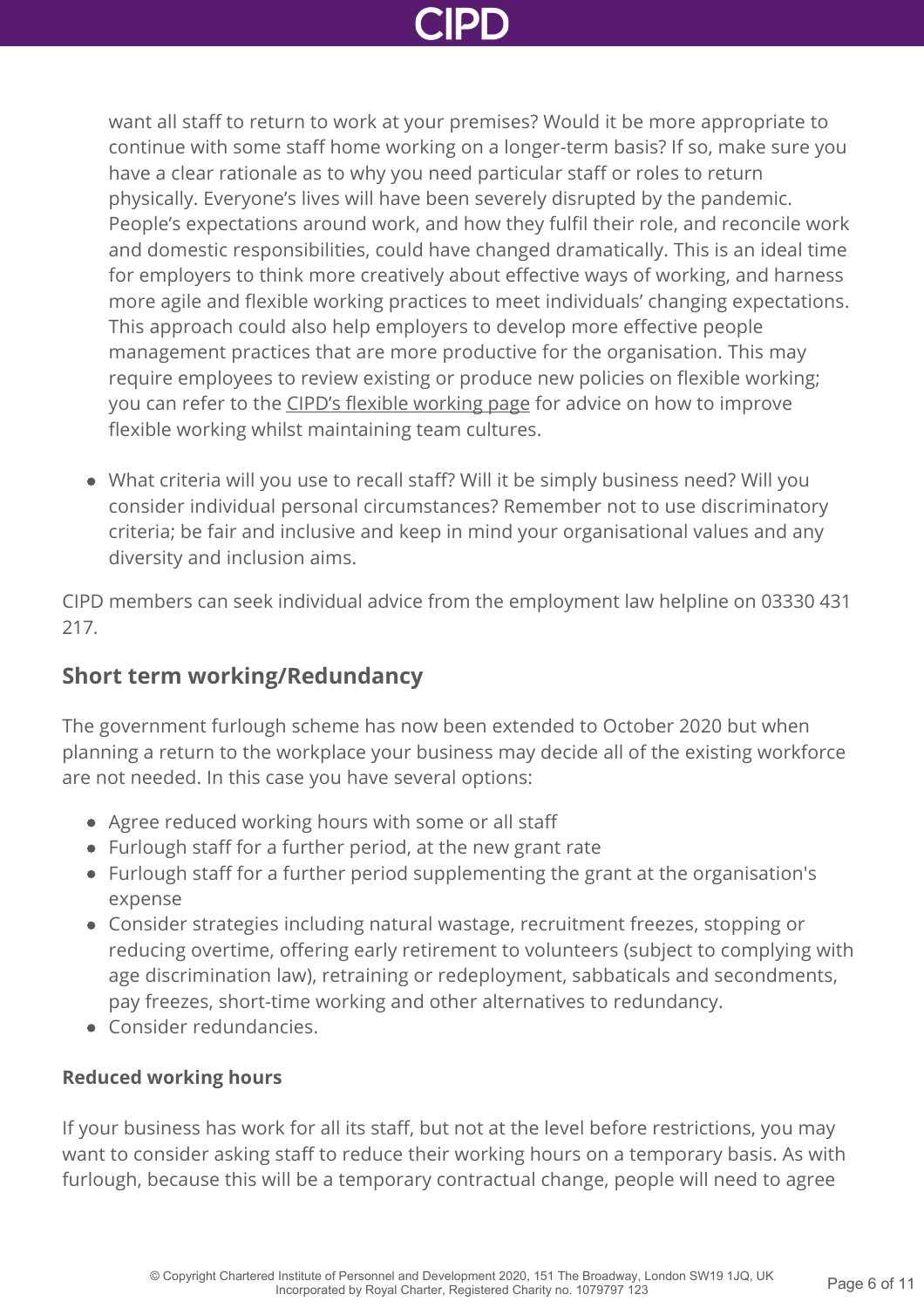in writing. It is legally possible to impose a change (for example by dismissal and reengagement) but this is a complex and time-consuming approach which is also likely to destroy any goodwill with employees, so should only be considered as a last resort and following proper legal advice.

You'll need to be clear about the reasons for reducing working hours and be prepared to respond to questions from staff. You also may need to consider how you 'sell' the idea when furloughed staff have been receiving 80% when not required to work - you may be asking them to do work and receive a smaller amount; and staff who have been working normal hours may feel demotivated at being asked to take home less pay when they have kept the organisation running at a difficult time.

### **Further furlough**

Although the Coronavirus Job Retention Scheme (CJRS) has now been extended to October 2020, the changes to the grant available may not necessarily fit in with your own business timescale. It may be that you would prefer to keep some staff furloughed for a further period while you implement a phased return to normal working.

Employers will need to check their furlough letter to individual employees to see if it included a specific end date and a specific percentage salary payment. If employers wish to continue to keep staff furloughed on the same terms as the extended CJRS, businesses may need to reach further agreements with staff to accept the continuance of furlough and the new payment.

With the reduced grants employers can supplement any reduced furlough payment but do not have to, unless there are problems with the wording of their original furlough agreements. It would be sensible to write to employees to explain that you are considering continuing furlough for them (with an estimate of how long for if you can give it) as many will expect the changes of government advice and amendments to the scheme to mean a return to more normal working.

If your furlough letter did include an end date or linked furlough to the CJRS, you will need to seek further agreement from staff to continue being furloughed. It would be sensible to give an estimate of how long the further period is likely to be.

When the CRJS finally ends a minority of employers will have an unpaid 'lay-off' clause in their contract. If you do have such a clause, you will be able to use it provided staff are given correct notice (and since we will know the end date of the CJRS well in advance, there should be no reason why you cannot give people more notice than they contractually require). Remember, however, that unpaid lay-off still requires you to pay minimum guarantee payments for some of the period, and that an unpaid lay-off exceeding 4 weeks in length entitles an employee to consider themselves redundant and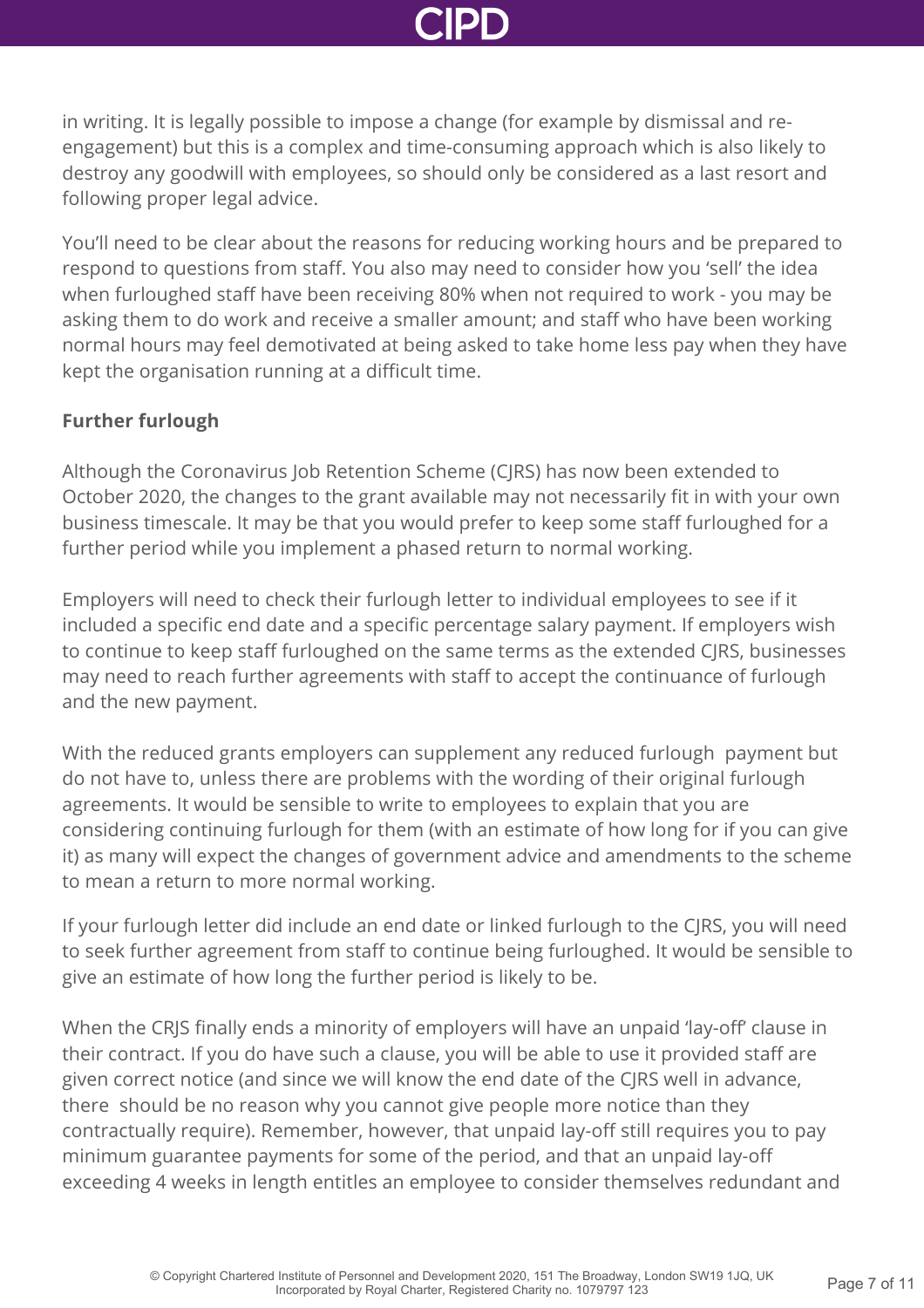claim a redundancy payment from you, so this is only a short-term solution. Seek advice even if you do have such a clause.

### **Redundancies**

Your business may not be able to continue trading, or you may only have enough business to require significantly fewer staff. In such a situation, you may need to consider redundancy planning. You need to follow the correct legal process and take any steps you can to support employees through this process. Redundancy is a crushing blow to many people, at a time when they have been through a very challenging time – be very mindful of how you communicate, continue to support them and treat their health and welfare as a priority.

Information on implementing redundancies can be found on the [redundancy topic page](http://www.cipd.co.uk/knowledge/fundamentals/emp-law/redundancy/) but some key points you need to remember are:

- You must explore alternatives and consult with staff even if there is no option but to make redundancies – before formally giving notice. This should include the reasons why they are being made redundant. Government guidance on redundancy consultation is available on the [Gov.uk website](https://www.gov.uk/redundancy-your-rights/consultation).
- If you are planning to make 20 or more people redundant (but less than 100 people) you must start collective consultation 30 days before giving notice of the first redundancy. If you want to make this number of redundancies as soon as the CJRS ends on 30 June you will need to start consultation no later than 31 May 2020.
- Similarly, if you planning to make 100 or more people redundant then consultation must begin 45 days before giving notice of first redundancy – so to make this number of redundancies as the CJRS ends on 30 June you would need to start consultation by 16 May 2020.
- Notice must also be given to the Department for Business, Energy and Industrial Strategy (BEIS).
- While the relevant legislation does allow for these consultation periods to be reduced in 'special circumstances', it is unlikely that you would be able to use this argument when the difficulties are known well in advance. See the FAQ 'Q: For redundancy consultation do normal timelines apply or is this a special case?' for more detail.
- Remember that redundant staff are entitled to receive notice (or payment in lieu); holidays and other contractual entitlements; and a redundancy payment if they qualify. This is a cost your business will have to pay.

# **Dealing with other groups of staff**

Since not all restrictions will be lifted at the same time, there are some other issues that you will need to consider: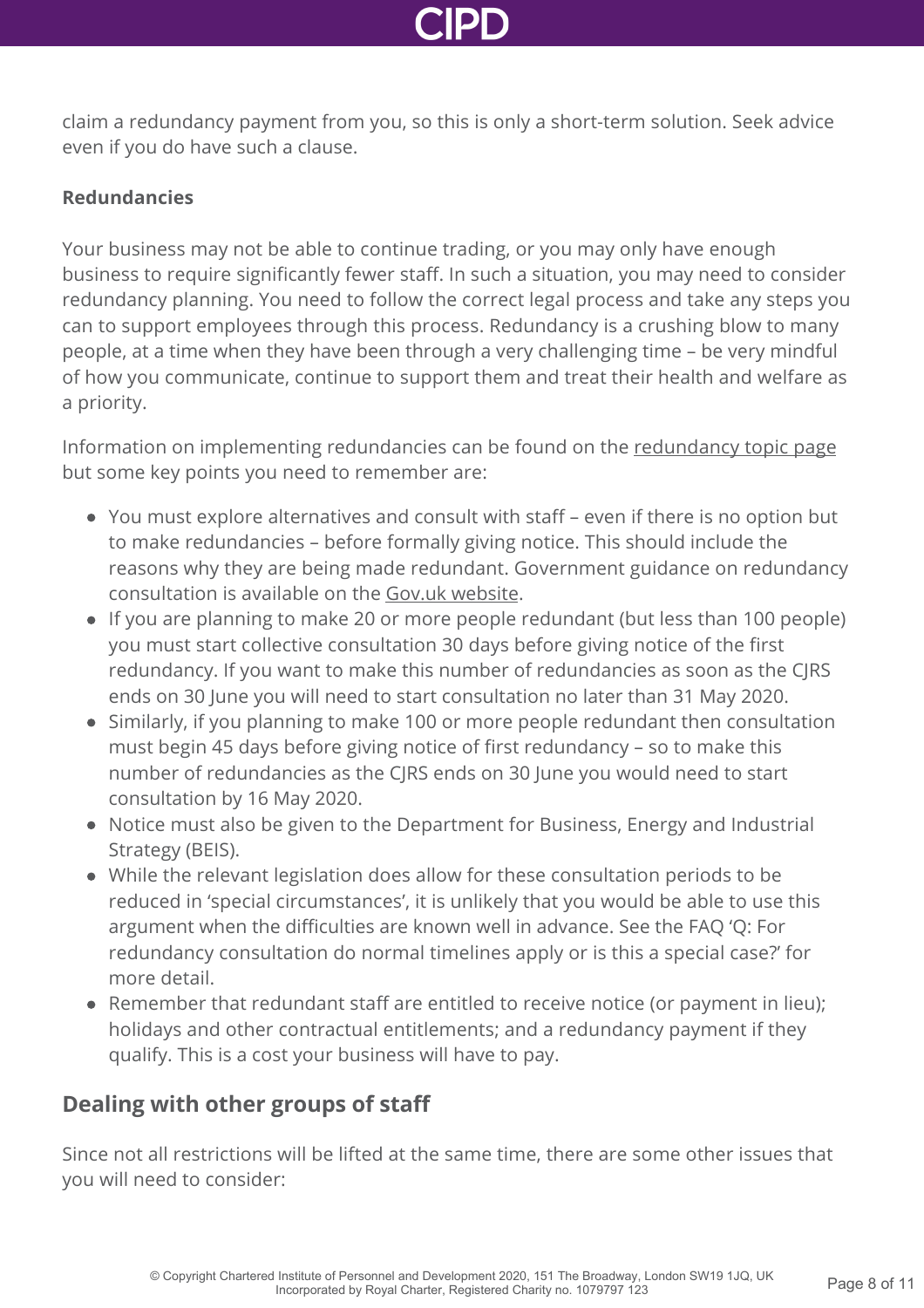

- 1. Staff who are advised to shield or self-isolate
- 2. Staff who have suffered a bereavement
- 3. Managing holidays after the return.

Some of your staff may still be required to shield (currently for 12 weeks) because they are 'clinically extremely vulnerable' and at particular risk from COVID-19 infection. Others may be very concerned because they live or care for someone who is classed as high risk. If individuals are still shielding as restrictions begin to be lifted, or the CJRS ends, you should:

- allow them to continue to work from home
- $\bullet$  if this is not possible, look at other options to retain them such as a further furlough period.

More [information on shielding](https://www.gov.uk/government/publications/guidance-on-shielding-and-protecting-extremely-vulnerable-persons-from-covid-19/guidance-on-shielding-and-protecting-extremely-vulnerable-persons-from-covid-19) can be found on the government website.

Staff who develop symptoms of COVID-19 - or who live with someone who does – will still need to self-isolate for 14 days. The rules around this have not changed and information can be found on the government website.

While deaths from COVID-19 are still comparatively rare, it is possible you may have employees who have suffered the bereavement of a partner or other family member. [While there is no statutory right to bereavement leave, other than in the case of the death](https://www.gov.uk/parental-bereavement-pay-leave) of a child, you should be sympathetic to requests for additional time off during this period, and if you can we recommend that you pay normal pay.

Remember that, while all deaths affect individuals, in the case of COVID-19 family members may have been unable to see their loved one for some time before death, and not been able to attend the funeral. Employees who have suffered a bereavement are likely to need ongoing flexibility and support to grieve. Make sure you make them aware of any mental health support (such as Employee Assistance Programmes) you offer, and that managers are able to have sensitive and supportive conversations with people.

In very rare cases, you may have an employee who has died from COVID-19. You will need to support their colleagues and again, signpost staff to any mental health support you offer. You will also want to be in contact with their family to offer support, especially where you offer Death In Service benefits.

Staff are now allowed to carry forward some of their statutory holidays if they are unable to take them in the current leave year. CIPD advice remains the same:

- Encourage staff to take previously agreed holiday dates even if working from home, people still need time away from work.
- Have a clear policy to allow as many people as possible to take leave this year while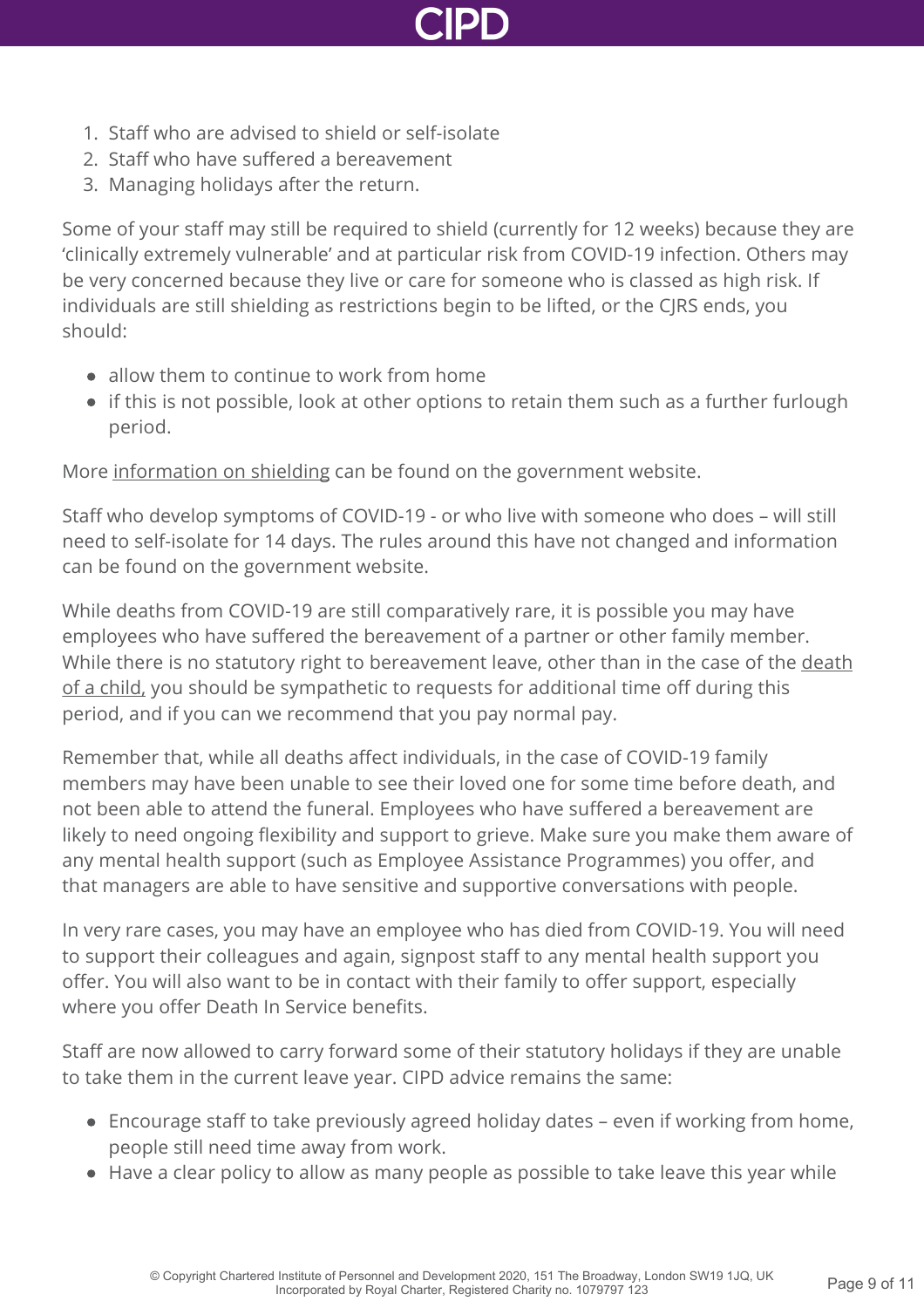

still maintaining key business services – perhaps relaxing normal rules around maximum numbers allowed off at once.

### **Other issues to consider**

- If your business operates internationally, you will need to plan based on the restrictions and/or guidance of different countries. Some may maintain stricter lockdown arrangements than the UK; others may lift restrictions sooner. Adopt a consistent approach while ensuring you are aware of local circumstances.
- International travel is likely to remain disrupted even when other restrictions are lifted. People returning to or arriving in the UK will have supply their contact details and details of their accommodation, and self-isolate in their accommodation for 14 days. This regulation effectively rules most business travel, as returning employees will also be affected.
- If an employee travels to a destination that requires quarantine on arrival and then on return to the UK, businesses would be looking at the employee being away for a minimum of one month plus the number of days they were away as there would be 14 days' quarantine at either end.
- Many countries have strict quarantine rules for those entering, which may prevent travel. Even if this is not the case, some staff may have concerns about travelling to other countries where the risk of COVID-19 is higher. Be aware of your health and safety responsibilities and keep business travel to an absolute minimum. As many have realised during the current lockdown, many (though not all) business meetings can be done via video-conferencing.
- Other non-COVID-19 issues that may affect your business still need to be planned for. For example, the UK is due to end its Brexit transitional arrangement on 31 December 2020. This will have major implications for businesses that trade internationally, or who currently employ EU nationals, or who may need to recruit from outside the UK.
- In addition to health and well-being, employers should bear in mind the importance of diversity and inclusion in any decisions or plans made. From ensuring that decisions don't discriminate against certain groups of employees (eg decisions about flexible, home or part time working due to school closures where women could be disproportionately affected leading to sex discrimination claims) to fostering an inclusive working environment that takes account of the different experiences people have had during the pandemic. The EHRC has produced